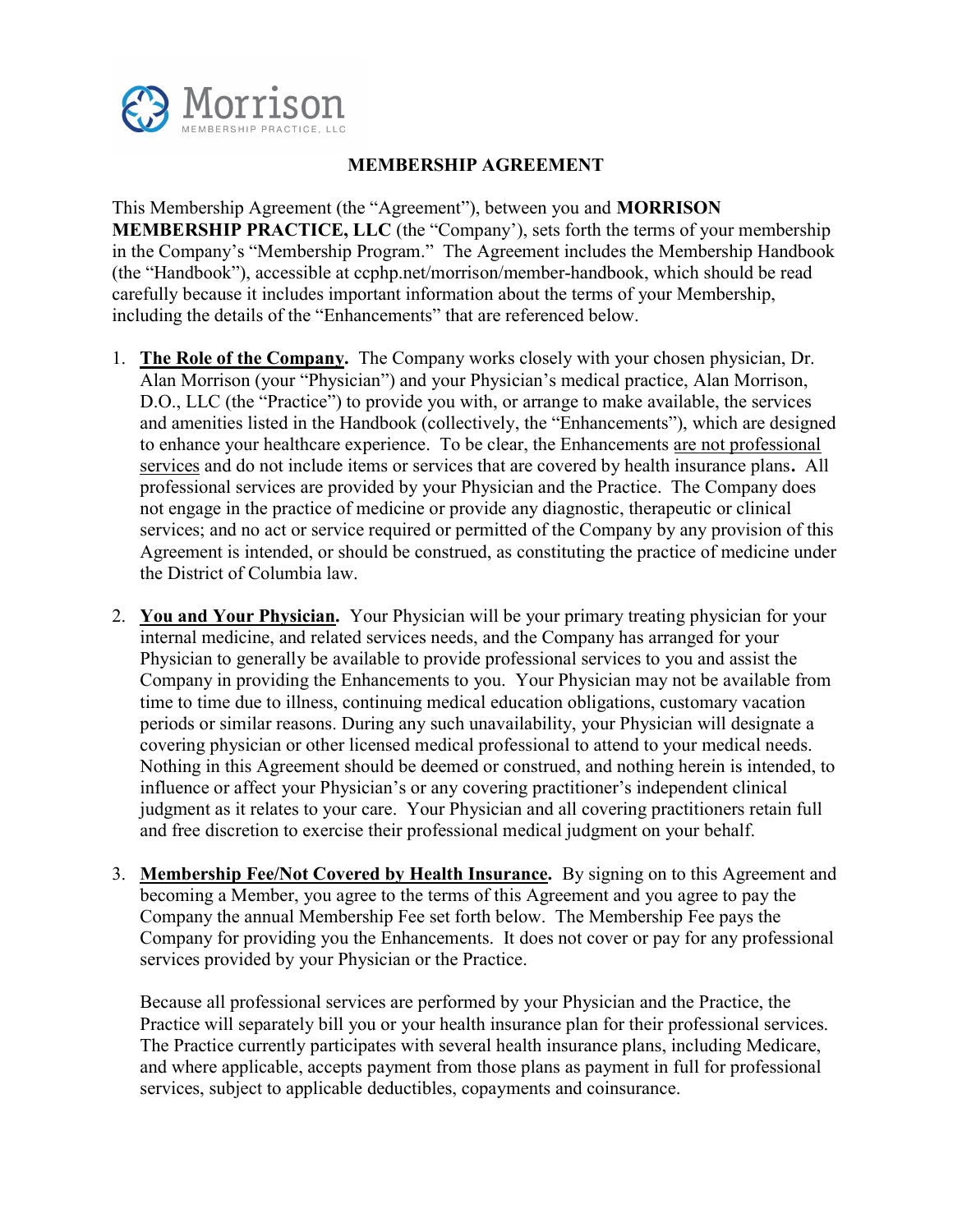

You agree not to submit to your health insurer or health plan any bill, invoice or claim for reimbursement or payment with respect to the Membership Fee. You also agree that this Agreement is a service contract and not a contract of insurance. You acknowledge that you may, however, in your discretion, submit the Membership Fee for reimbursement to any flexible spending account, health reimbursement account, or medical savings account of your employer in which you participate, but that the Company makes no representation that any part of the Membership Fee will qualify to be reimbursed from any such account.

Your annual Membership Fee is \$**2**,**3**00.00. You may pay the Membership Fee in one annual payment, or two (bi-annual) payments, or quarterly, or monthly. Payments can be made to the Company by bank account or credit card. You will select your method and timing of payment in the Payment Information section of this Agreement, below. Certain processing fees, as outlined in the Payment Information section, will apply.

The Company reserves the right to change the Membership Fee at the start of any Renewal Year (defined below), following at least thirty (30) days' advance written notice.

4. Term and Termination. The initial term of this Agreement will begin on the "Effective Date," which is the date on which your Membership Services begin pursuant to this Agreement, as confirmed by the Company following its receipt of a copy of the Agreement executed by you and your Membership Fee; provided that upon the Company's receipt of the executed Agreement and the Membership Fee, the Company retains the option, in its sole discretion, not to confirm the effectiveness of this Agreement (e.g., due to limitations on the number of Members) and to return your Membership Fee payment to you.

Unless this Agreement is otherwise terminated as provided herein, the initial term of this Agreement will be for one (1) year, commencing on the Effective Date (the "Initial Year"), and the Agreement will automatically renew for successive one (1) year periods (each, a "Renewal Year"), unless either party notifies the other party in writing, not less than thirty (30) days' prior to the expiration of the Initial Year or a Renewal Year (as applicable) of that party's desire not to renew this Agreement.

Unless the Agreement is sooner terminated, the Company will bill you, or charge your credit card on file, for any Renewal Year before the beginning of that year. You agree to pay the Membership Fee for each Renewal Year (or pay the initial installment for that year, as applicable) within thirty (30) days following invoicing. Failure to pay the invoiced amount in a timely manner may result in termination of this Agreement.

Either party may also terminate this Agreement at any time for any reason upon thirty (30) days' prior written notice to the other party, delivered in the manner set forth in Section 4 of the Additional Terms section of the Handbook. If you terminate this Agreement, you will be refunded the pro-rata portion of any paid portion of your annual Membership Fee, minus an administrative fee of two hundred dollars (\$200) ("Administrative Fee"). Except as provided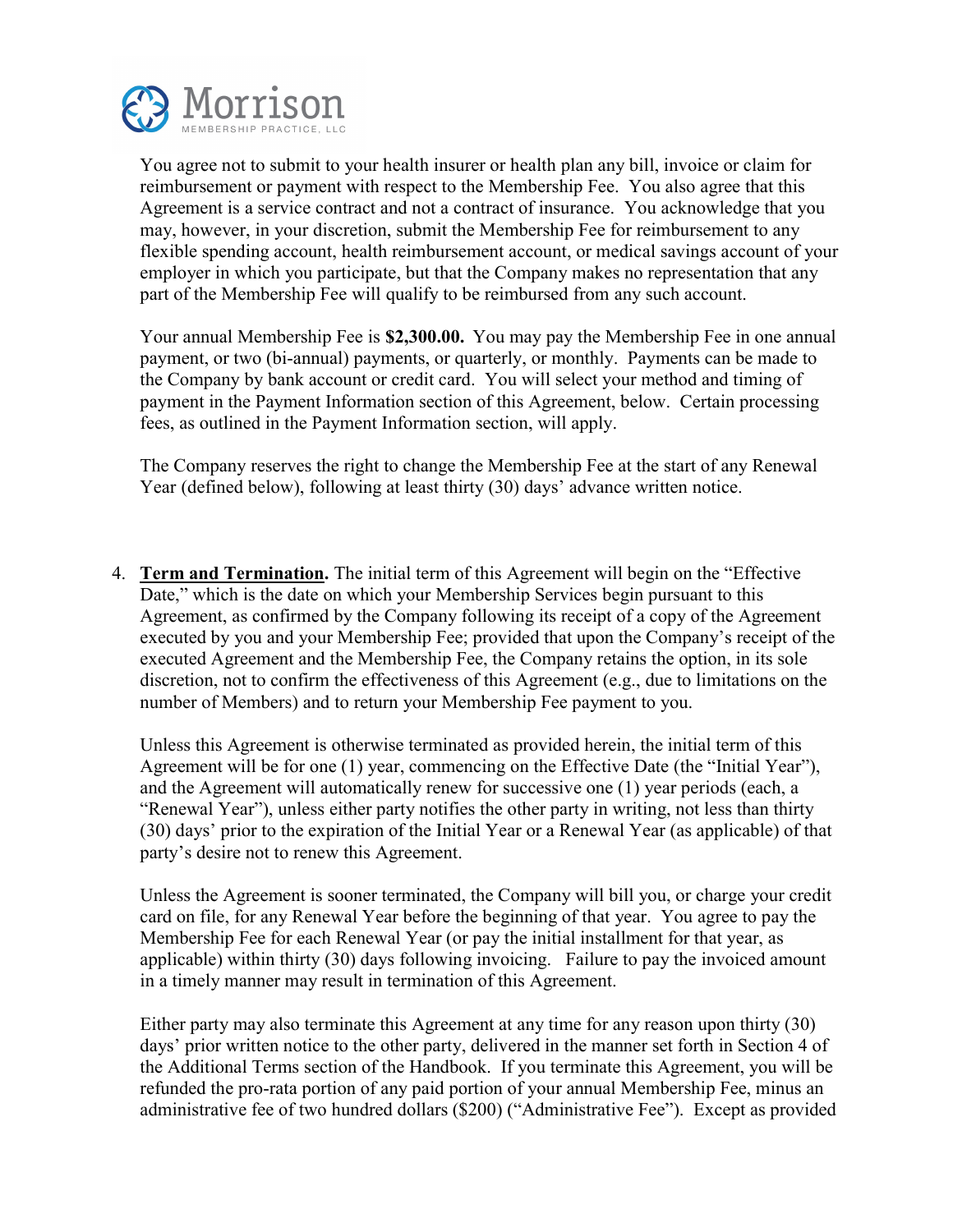

below, if the Company terminates this Agreement, you will be refunded the pro-rata portion of any paid portion of your annual Membership Fee, and no Administrative Fee will be due. Any pro-rated refund will be based on the number of days remaining in your Membership term (or payment period, as applicable). In the event of your death, this Agreement will immediately terminate. However, in the event that your Physician becomes unavailable for an extended period of time, the Company may seek to identify a replacement Physician as your Physician (at least temporarily) and not terminate this Agreement, in which case you will be entitled to terminate the Agreement and obtain a pro-rated refund as provided above, or continue the Agreement if the Company finds a replacement Physician.

[Remainder of Page Intentionally Left Blank]